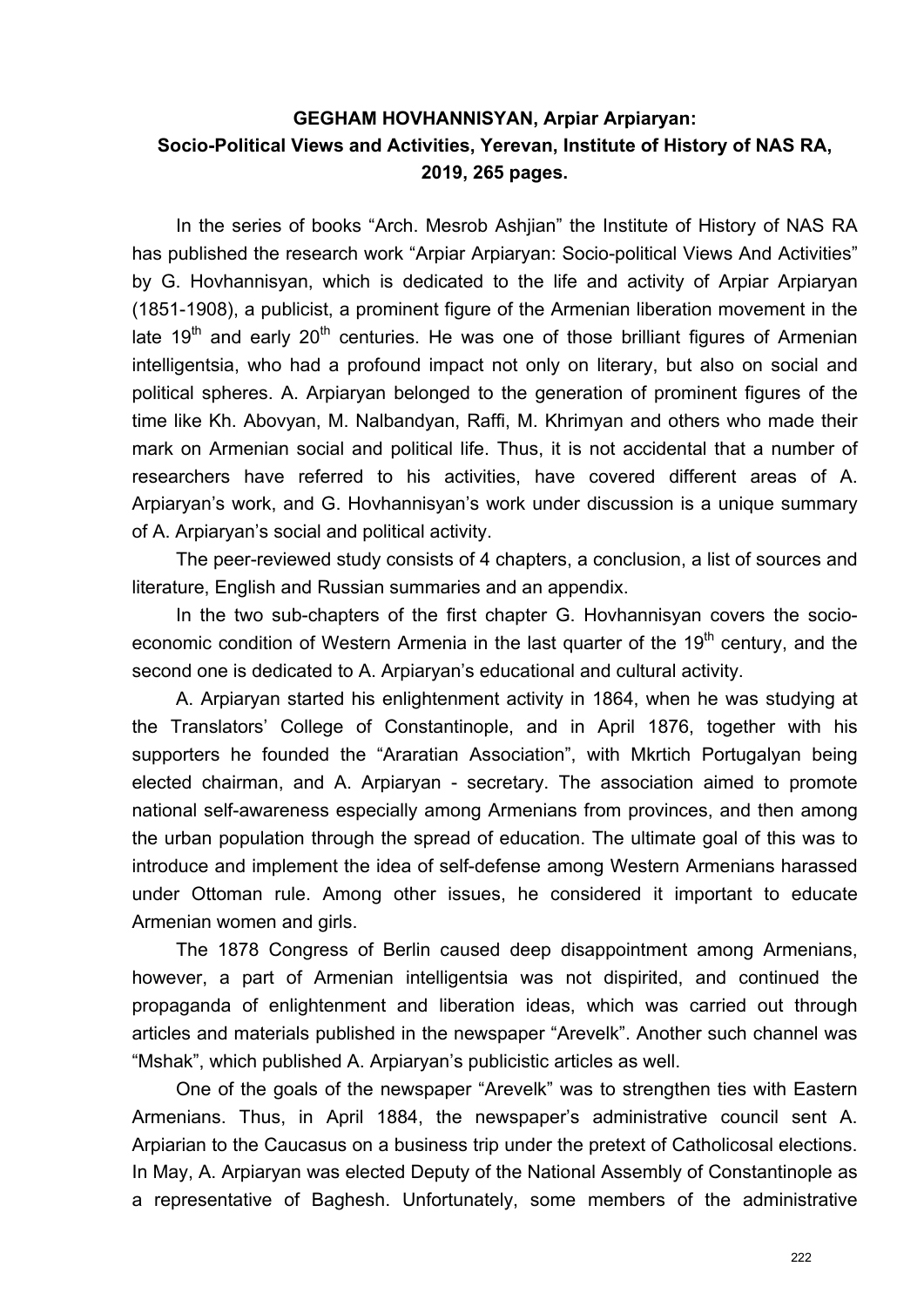council of "Arevelk" did not like A. Arpiaryan's articles against national conservatives, therefore A. Arpiaryan had to transfer to the editorial office of the newspaper "Masis" $^{\rm 1}.$ 

A. Arpiaryan was convinced that the city should train intellectuals who would settle in the provinces and contribute to a certain increase in the educational level of the rural population, which would be the guarantee for preparing people for the liberation movement. The idea of establishing a school in Van, the center of the most Armenianpopulated state, was supported by M. Portugalyan and Khrimyan Hayrik: this would contribute not only to the development of education in Vaspurakan, but also in all Western Armenia. The "Central College" of Van became that institution, but the Ottoman authorities considered it dangerous and closed it in 1885, and M. Portugalyan had to leave.

A. Arpiaryan was one of the advocates of the spread of Modern Armenian (Ashkharhabar), but he did not deny the need for Classical Armenian (Grabar). He considered that it should be taught in higher education institutions.

In the Ottoman Empire, the Turkish rulers ensured that national minorities, including Armenians, did not receive education in the most demanded spheres, such as law and medicine. It was forbidden to teach Armenian children with textbooks received from Russia.

A. Arpiaryan realized that new teaching methods should be introduced in Armenian schools, and patriotic teachers should be highly esteemed, regardless of the subjects they taught. Like the great figures of the time, A. Arpiaryan was also convinced that education was one of the important guarantees of the liberation struggle, and that the Armenian Apostolic Church contributed to the preservation of national selfawareness.

In 1890 A. Arpiaryan was arrested along with a number of activists for participating in the Gum-Gapu demonstration. He was released from prison only at the beginning of 1891.

In 1894-1896, during the Hamidian massacres A. Arpiaryan preferred to go abroad. He founded and edited the magazine "Nor Kyanq" in London, the magazine "Hay Handes" in Venice, and in Cairo he edited the periodical "Shirak" and the newspaper "Lusaber" published thrice a week $^2$ .

Hygiene education of Armenians occupied an important place in A. Arpiaryan's public activity. In his articles he covered various health issues. For these and other purposes he especially used the daily newspaper "Hairenik" where he assumed the position of editor in January, 1891. By the way, in 1892, for the first time in the history of Armenian society A. Arpiaryan mentioned the name of the young deacon Soghomon (Komitas), musician and folklore specialist in that daily newspaper<sup>3</sup>.

Throughout his whole conscious activity A. Arpiaryan tried to achieve national

<sup>1</sup> In the 1880s "Arevelk" was described by some as "inaccessible to common people and a counselor of the noble classes". See L. G. Muradyan, Arpiar Arpiaryan as critic and literary historian, Lraber hasarakakan gitutyunneri, 1990/2, p.30.

<sup>2</sup> A. Arpiaryan, Works (compiled by S.G.Sahakyan, preface by H.Margaryan), Yerevan, 1987, p. VI (in Arm.).

<sup>3</sup> L. G. Muradyan, Op. cit., p. 34.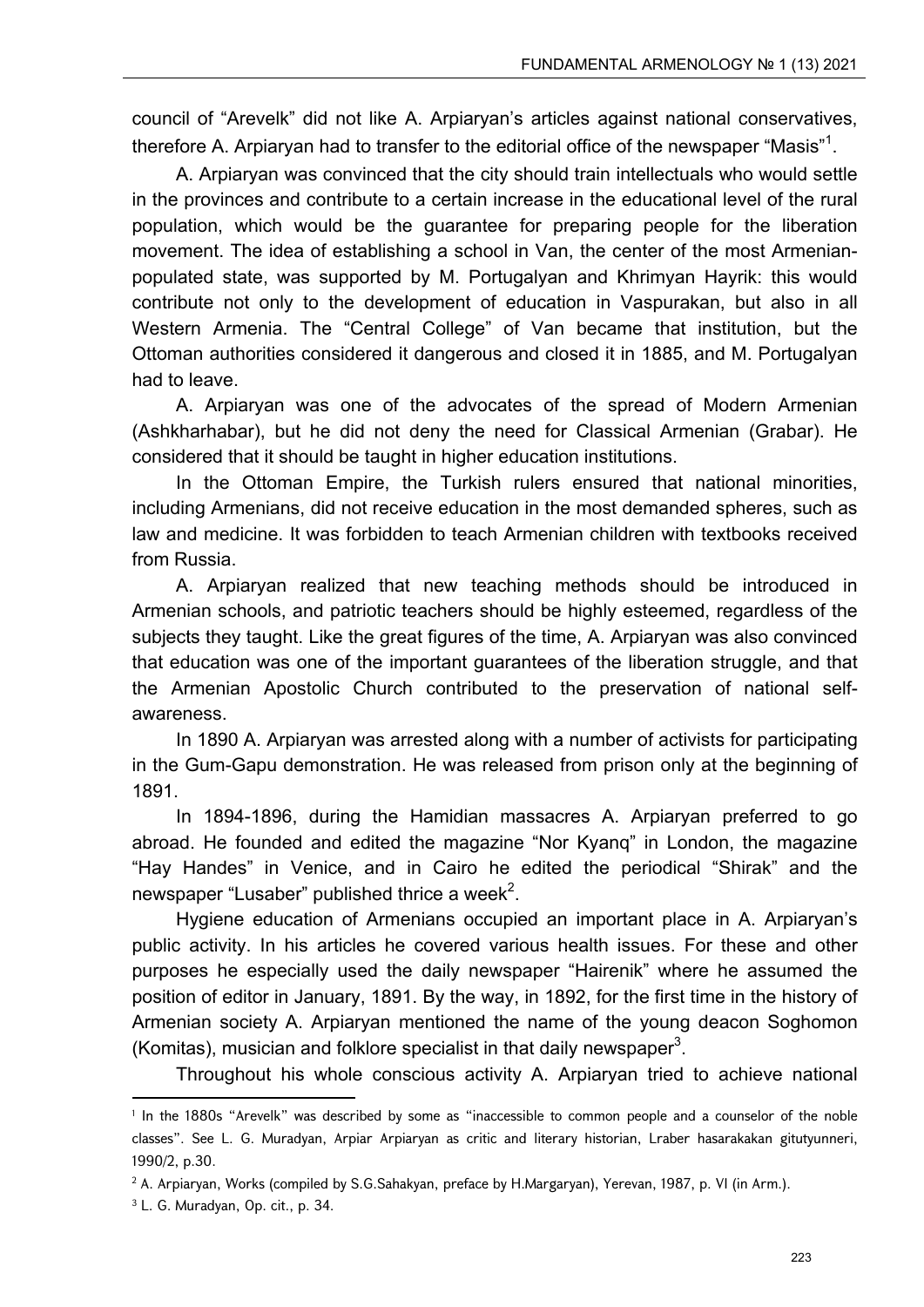unity, to put an end to endless disagreements and hostilities. In his works "The Price of a Dream", "A Joke", "The Convict" etc. A. Arpiaryan preached solidarity and unity, called for social justice.

A. Arpiaryan clearly saw the deprivation and stratification of Western Armenians, but he was against class conflict, since the Armenians, whether rich and poor, were under the excruciating Ottoman rule.

In Chapter II of the monograph, "Arpiar Arpiaryan's public views and activities", G. Hovhannisyan mentions A. Arpiaryan's assessment of the unique role of the Armenian Apostolic Church, which allowed to preserve the national self-awareness. At the same time A. Arpiaryan criticized the clergy who were ignorant and greedy. The intellectual did not fail to notice the various individuals who carried out missionary work, who "go and engage with people, interfere in many matters concerning their material life, and by that win their hearts" (p. 67). It should be noted that the Catholic and Protestant preachers were backed by European and then also by American governments, whose diplomatic missions forced the Ottoman authorities to grant privileges to missionaries and not to interfere in their activities.

The national bodies, especially the National Assembly of Constantinople played an exceptional role in the issue of national preservation of Western Armenians. A. Arpiaryan constantly called to put an end to internal splits, to unite secular and spiritual forces. Being elected deputy of the National Assembly in May, 1894, he raised a number of issues in his speeches that would give an opportunity to unify the Western Armenians. A. Arpiaryan severely criticized the conservative deputies of the National Assembly, who were trying to find a common ground with the government and with Sultan Abdul Hamid II. A. Arpiaryan was convinced that the National Assembly should deal with practical issues, the first of which was the Armenian reforms, for the realization of which it was necessary to develop a well-thought-out national policy.

It can be assumed that for the solution of the above-mentioned issue A. Arpiaryan considered the election of Mkrtich Khrimyan, "the great exiled clergyman" (p. 88) as Catholicos, very important.

In Chapter III of the research, "Arpiar Arpiaryan and the Problem of Liberation of Western Armenians", G. Hovhannisyan analyzes A. Arpiaryan's articles published in "Mshak" and comes to the conclusion that after the Congress of Berlin the oppression of Western Armenians intensified even more. Such a policy was aimed at forcing the Western Armenians to either leave their homeland or to nullify any anti-government, i.e. national-liberation aspiration. As A. Arpiaryan mentioned: "Day by day the question of improvements makes more regress than progress" (p. 100).

One of the evidences of that is the Ottoman press, which was full of anti-Armenian articles, praising and encouraging the Kurdish tribal chiefs and provoking them against Armenians. In addition to this there was the Ottoman censorship. In its turn, the government began to populate Armenian provinces with Muslims with the aim of reducing the number of Armenians.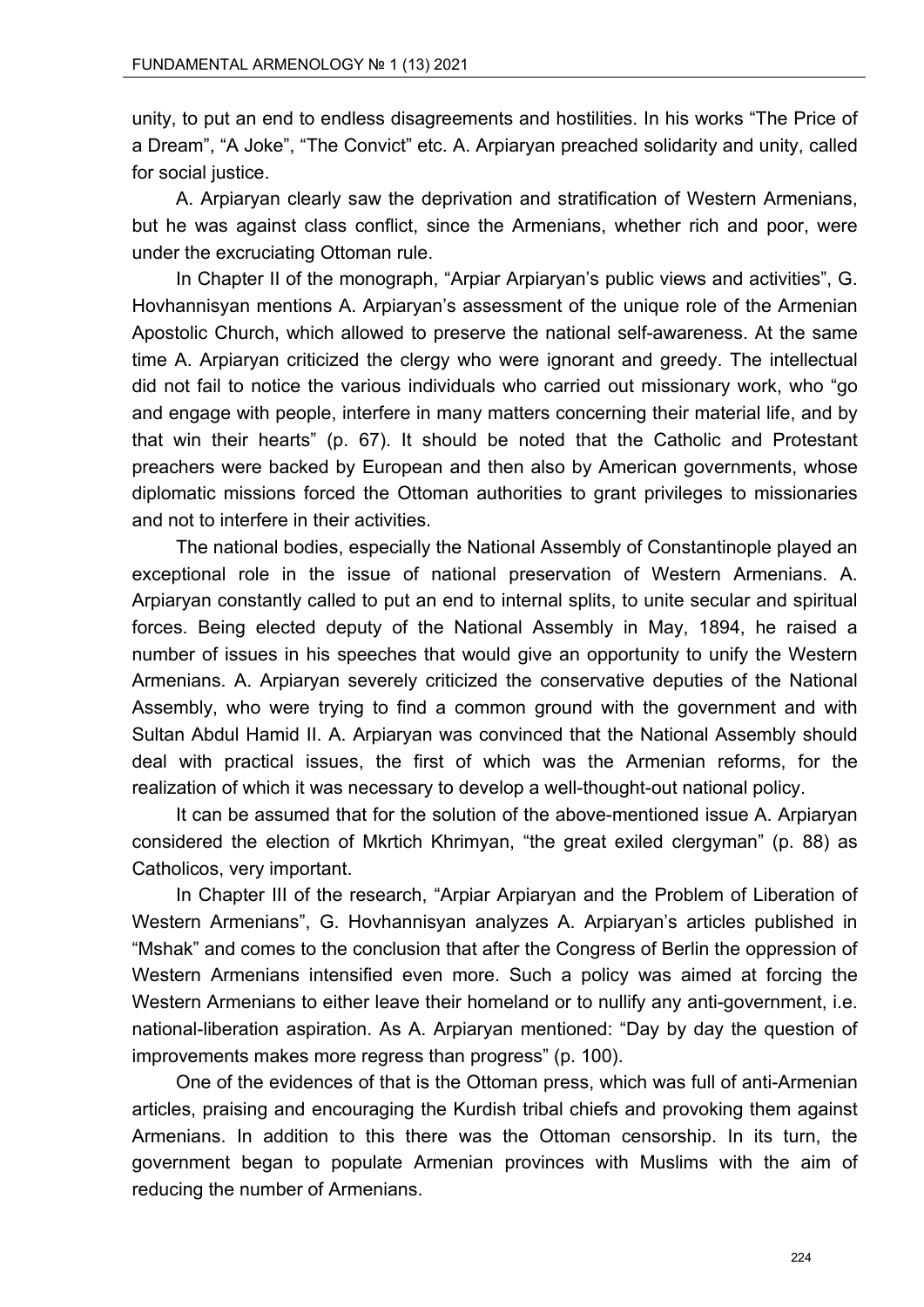As a result of the unrestraint of the Ottoman authorities, Nerses Varzhapetyan, Patriarch of Constantinople, resigned. However, fearing the intervention of European powers, Sultan Abdul Hamid II refused to accept his resignation.

It is self-evident that the European powers, mainly Great Britain, put pressure on the Sultan solely for their own interests. A part of Western Armenians had vain hopes that the Christian states would protect them, but their further actions proved the opposite. In his articles A. Arpiaryan especially demonstrated the evident pro-Turkish policy of Great Britain, but he placed his hopes in Russia. He considered that the Russian rule was more preferable than the Ottoman rule, comparing the situation of Armenians living under the rule of the two empires.

Referring to the first Russian revolution, A. Arpiaryan considered that Western Armenians should not take part in acts against autocracy, as it would only harm them. In his articles, he called to be realistic and to stay away from anti-government actions, since it would give the authorities the pretext to take steps against Armenians (pp. 122- 123). As mentioned by G. Hovhannisyan: "… although the first Russian revolution had a noticeable influence on Arpiaryan's ideological turnabout, it cannot be conditioned only by the factor of revolution" (p. 128).

Analyzing the current situation, A. Arpiaryan came to the conclusion that Armenians could achieve their freedom only on their own. In fact, he preferred the path of armed struggle, citing as a vivid example the heroic struggle of Zeytun, as a result of which "Zeytun got its autonomy; the strong mountains, a few guns and a little blood were much more effective than congresses, countless protests and government interventions" (p. 130).

He was convinced that victory could be achieved only through a popular uprising, but at the same time he realized that a considerable part of Western Armenians had no experience of struggle and no action plan. Armenian Hajduk groups acting separately would not be able to achieve the liberation of Western Armenians. At the same time, he considered the tactics of individual terrorism wrong, referring to the assassination attempt on Abdul Hamid II on July 21, 1905. He wrote the following: "The problem is not with the person, but with the situation, with a fundamental change" (p. 140).

A. Arpiaryan agreed with Hambardzum Boyadjian (Metsn Murad), a prominent figure in the liberation movement and a member of the Hunchakian party, who called on his party members to unite with the ARF for the sake of national goals (pp. 143-144). As mentioned by G. Hovhannisyan: "In the person of Murad, Arpiaryan saw the individual who, "deserved to get the vote of the nation because of his morality" and who could become the organizer and leader of a new popular movement" (p. 144).

According to A. Arpiaryan, it was necessary to put an end to the confrontations of the national parties, the Hunchakian and ARF, which was beneficial only to the Ottoman and Russian authorities. Unfortunately, it was impossible not only to unite the two parties, but also to stop the deep conflicts between them. It should be noted that during the mentioned period the Hunchakians were experiencing a deep crisis. During the fifth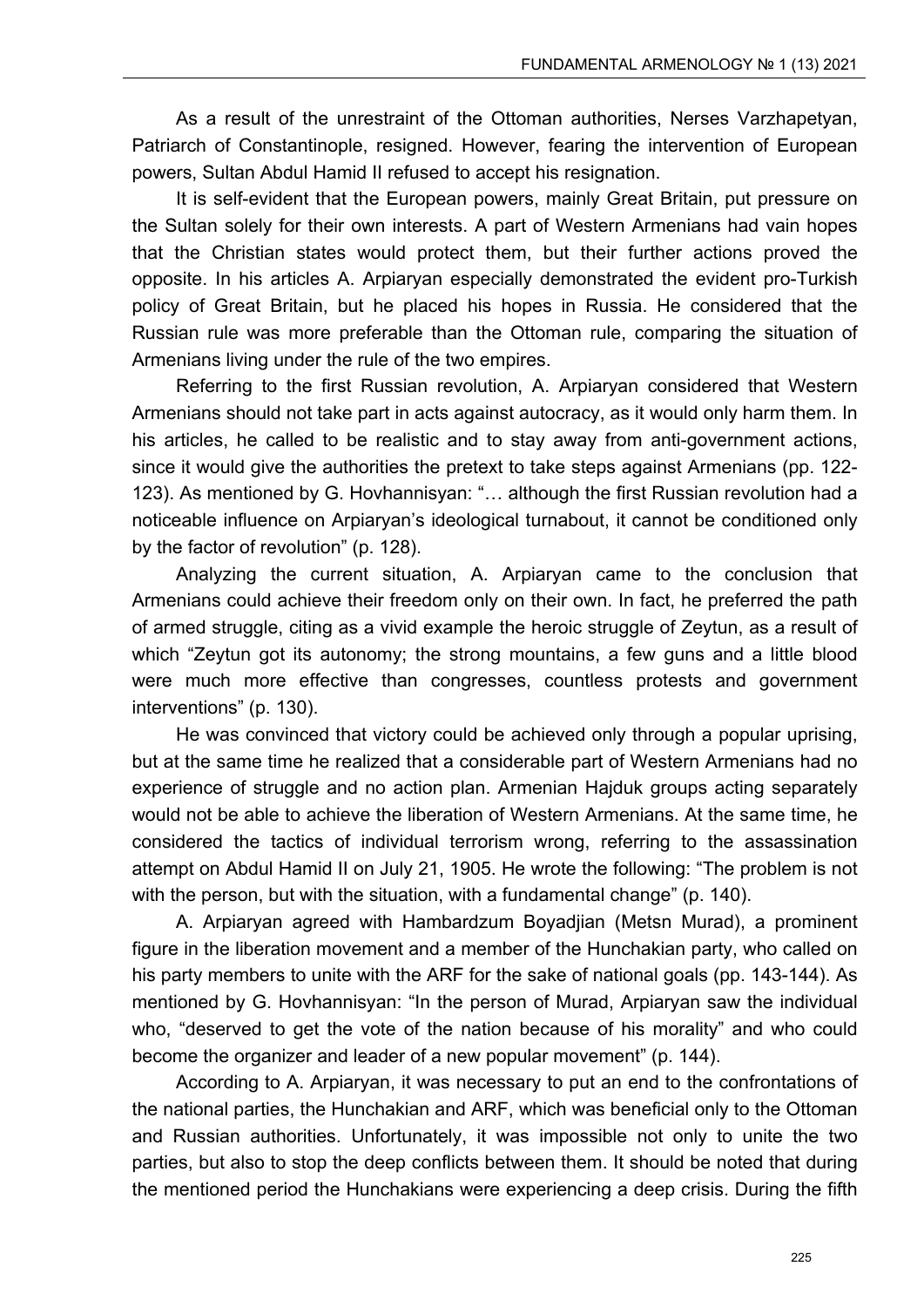congress held in September, 1905, A. Nazarbek, R. Khanazat and others left the party. A similar event took place at the reorganized Hunchakian congress held in July, 1906.

A. Arpiaryan believed that the most united and unified party was the ARF, and the Hunchakians should join the ARF, and not the other way around (p. 148). At the same time, he called on the national parties to develop a joint self-defense program, since the relations between the Ottoman Empire and Russia were escalating day by day, which could turn into a large-scale war. A. Arpiaryan thought that the Turks would definitely use the occasion of the war to finally exact retribution on Armenians (p. 149).

A. Arpiaryan considered it important to cooperate with the ethnic minorities living under Ottoman rule, e.g. the Greeks and the Kurds. It is self-evident that the Ottoman authorities found excuses to drive a wedge between the three peoples.

In our opinion, cooperation between Armenians and Greeks was somehow possible but not with Kurds. Eventually, the same point of view was expressed by A. Arpiaryan. He wrote: "An alliance always presupposes equality between allies, and Muslims willingly assume the unbearable burden of taxes, rather than a mitigation, the price of which would be equality with Christians" (pp. 152-153). Only one thing is surprising, why did the prominent intellectual miss the issue of cooperation with the Assyrians?

In his research G. Hovhannisyan presents A. Arpiaryan's considerations on cooperation with the Young Turks. In 1896 he personally took part in the negotiations with the Young Turks in Paris. No cooperation agreement was signed between the two parties, since the Young Turks demanded that reforms be renounced. As mentioned by G. Hovhannisyan, after meeting with Ahmed Rza Bey, one of the leaders of the Young Turks in 1907, A. Arpiaryan came to the conclusion that they were more dangerous and could bring greater evils to the Armenians than Abdul Hamid II (p. 156).

In Chapter IV of the monograph G. Hovhannisyan covers A. Arpiaryan's party activity. In 1895 he became a member of the Hunchakian Party, which further increased the influence of that political organization. A. Arpiaryan first of all opposed the idea of socialism enshrined in the Hunchakians' program, finding that "first we must liberate Armenia from Ottoman yoke, then after we at least have a free Armenia similar to the state of Bulgaria $^4$ , we can think about socialism" (p. 158). ). Besides, there was a dispute concerning the council members of the Hunchakian organization in Constantinople. A. Arpiaryan and his friends did not want to be just financial supporters; they wanted to take an active part in the internal affairs of the party and to have a role in management (p. 159).

Faithful to the political line he had adopted A. Arpiaryan tried to persuade the Hunchakians in Trabzon that it was expedient to remove the provision on socialism from the party program, but he did not succeed.

Probably in order to increase his influence in the party and to gain more authority, A. Arpiaryan came to Yerevan and offered R. Khanazat a program adventurous by its

<sup>4</sup> From 1878 to 1908, Bulgaria was a vassal state of the Ottoman Empire.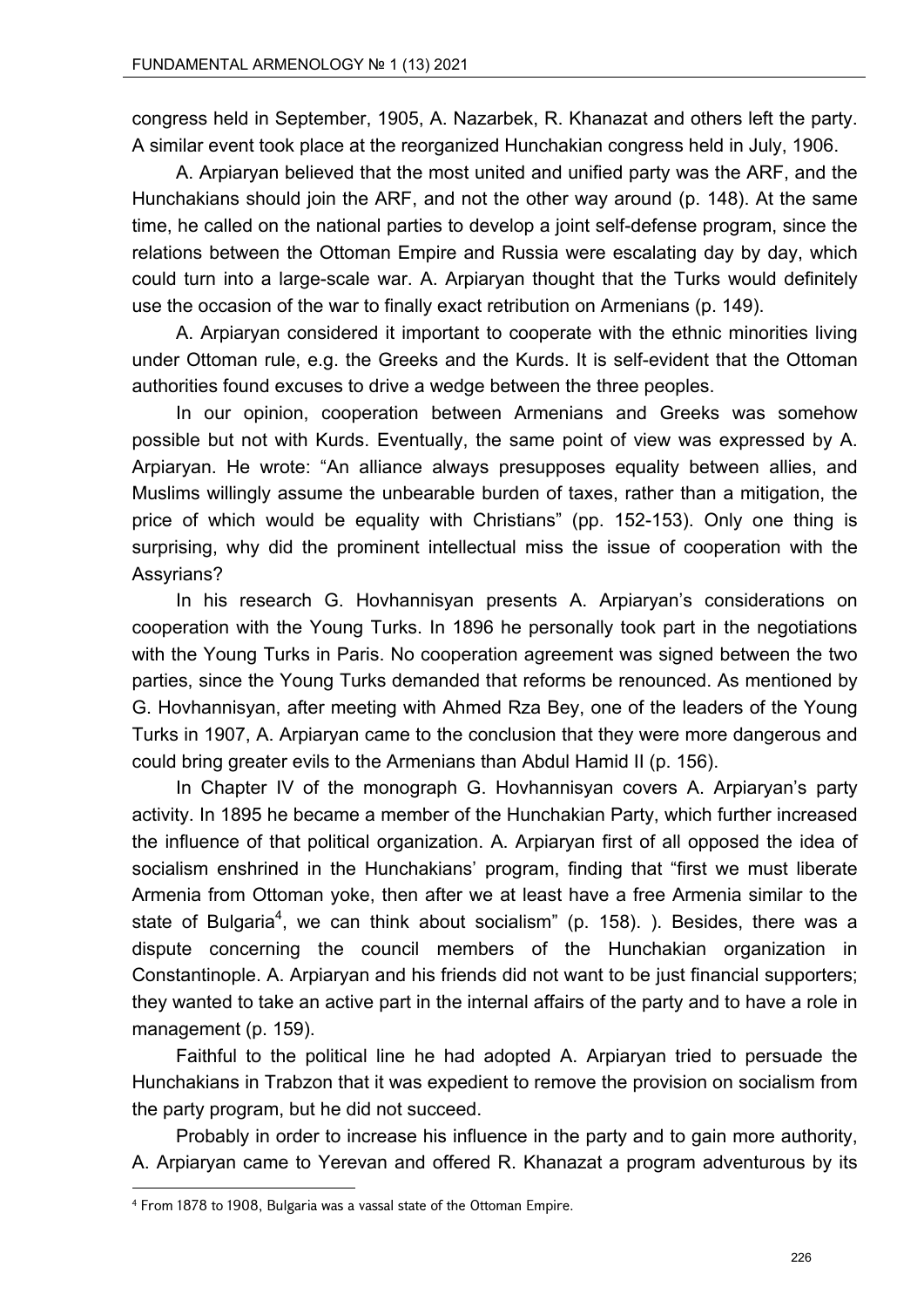nature, the goal of which was the capture of Constantinople. It is self-evident that this could lead to catastrophic consequences for Armenians (p. 160). A. Arpiaryan's relations with the party became tense again.

Soon disagreements arose with the ARF as well. A. Arpiaryan criticized the ARF for threatening the sultan, to which other issues were added. The situation became so tense that on December 25, 1895 the ARF attempted to assassinate him, but only wounded him.

The dissatisfaction with the party leadership was growing in the Hunchakian party. Information was spread among the party members that A. Arpiaryan was a traitor, an extortionist, etc. (p. 165). According to G. Hovhannisyan, all this was used by the ARF committee of Constantinople to slander and neutralize A. Arpiaryan (p. 166). And since it became dangerous to stay in the Ottoman Empire, he went abroad and founded the newspaper "Mart" (1897) and the biweekly magazine "Nor Kyanq" (1898).

At the beginning of 1896, prominent members of the Hunchakian party in London opposed the strategic actions proposed by Avetis and Maro Nazarbekyans, which provoked the Turks and led to new massacres (p. 167). One of the reasons for the radical disagreement was the problem of socialism. A. Arpiaryan believed that "the idea of socialism should be abandoned, which… enfeebles the national forces, artificially separates and damages the liberation struggle…" (p. 169). In fact, the party gradually split into two branches, which finally became a reality in London.

In September, 1896 a general parliamentary assembly of the Hunchakian party was convened in London where A. Arpiaryan, M. Tamatyan, L. Mkrtchyan and others raised the above-mentioned issues, but the Nazarbekyan couple and their supporters continued to defend the adopted strategy; thus, a number of prominent figures were expelled from the party (p. 174).

The politicians opposing the Nazarbekyans' actions established a new central administration. At the second parliamentary assembly held in Alexandria on October 9- 11, 1898, the newly formed party was called the Reorganized Party and decided to focus exclusively on the liberation of Western Armenians (p. 175).

The official newspapers of the Reorganized were the "Mart" newspaper and "Nor Kyanq" magazine, the editor of which was A. Arpiaryan. The Reorganized established their branches in the USA, Cilicia, Bulgaria, Constantinople, etc. At the same time, steps were taken to join the ARF, which, however, did not happen, since the ARF demanded that A. Arpiaryan be expelled from the party, based on the false information that A. Arpiaryan was a traitor (pp. 178-179).

The ARF started a struggle against A. Arpiaryan, and in the 1899 appendix to "Droshak" he was even "declared a traitor and a spy for the Turkish police" (p. 180). This misinformation was refuted by prominent figures of the time, including Arshak Chopanyan, Yervand Otyan, Vahan Tekeyan and others (pp. 189, 200). Unfortunately, the above-mentioned accusations became the reason for A. Arpiaryan to leave the party on January 15, 1901, but he continued his ideological struggle against his opponents.